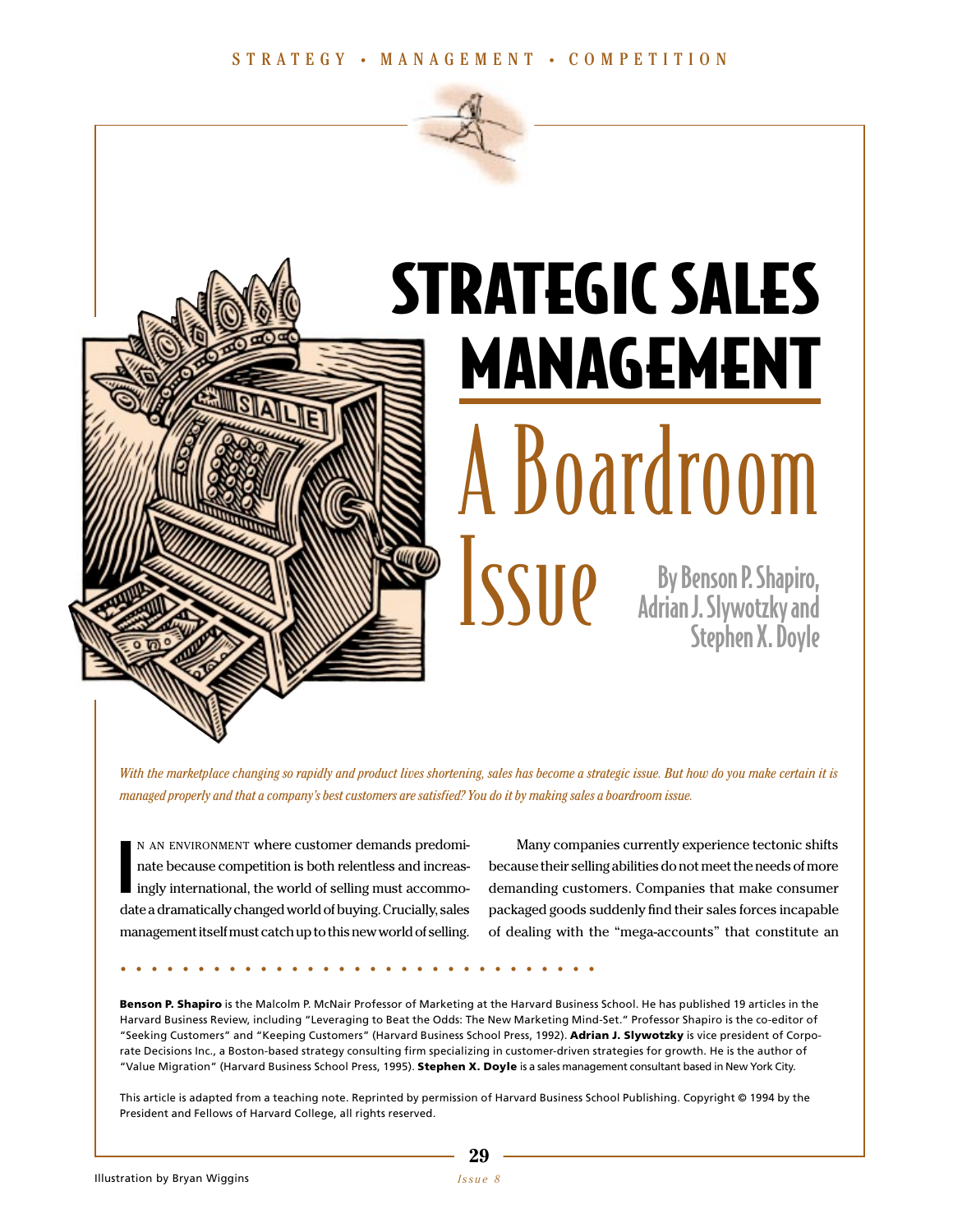# A Word on Methodology

Sales and Marketing Management's annual sales rankings are based on peer and customer ratings of companies from a variety of industries on seven key performance criteria: recruiting top salespeople, ability to keep top salespeople, quality of training, opening new accounts, holding accounts, product technical knowledge and reputation among customers.

There is always a question of cause and effect in comparing ranking data with performance. Companies that have great products attract great sales reps. Companies that have great products and strong performance also enjoy a halo effect among peers and customers. The Sales and Marketing Management rankings, however, are built up by aggregating independent scores along several different dimensions. The heterogeneity of rankings along these dimensions (few or no companies consistently place at the top of every criterion) gives some indication that factors other than the performance halo effect are at work.

We compared sales against ranking for a variety of industries. Several charts displaying these comparisons are shown in Exhibit I.

increasingly large portion of their customer base. I.B.M., once boasting perhaps the best industrial sales force ever assembled, also finds it difficult to deal with its global mega-accounts — even as it concludes that it is too expensive to call on large numbers of small customers. Meanwhile, in auto showrooms, both the manufacturers and the dealers struggle to satisfy customers displeased by high-pressure sales tactics not addressing their needs.

All too often, many sales forces, and particularly large ones at well-established companies, are populated by dispirited Willy Lomans (the burnt-out protagonist of Arthur Miller's play "Death of a Salesman") and managed by executives with short-term orientations and narrow perspectives. Indeed, many sales forces are run as if it were 20 years ago and the senior sales executives were doing the work themselves instead of orchestrating it.

We argue that in today's new world business order, where customers reign supreme, increasingly demanding industrial, commercial and consumer sales situations require a better response than that offered by the old-line sales force. More to the point, sales management, which is primarily responsible for what happens when the company meets its prospects and customers, must be strategic.

In the industrial arena, sales situations are now characterized

by fewer, larger and more complex purchasing organizations, while many customer choices and intense competition for each piece of business are the norm. There is less real product and service differentiation than before and, critically, a shorter "window" during which any real differentiation can be exhibited. At the same time, there are many complex systems sales — or the sale of products and services becomes part of such larger systems. Accompanying this trend is increased buyer risk, given the size and complexity of purchases.

In the consumer packaged goods arena, the changes may be most revolutionary. Once upon a time, and not so very long ago in fact, marketing people reached their ultimate customers via efficient network television advertising; brand power ruled the roost. Retailers and wholesalers — "the trade" — were called upon by pleasant, generally weak salespeople while product managers did the heavy lifting using advertising, regular price increases and product line extensions and enhancements. The sales force could coast along, dealing with responsive trade buyers. While competition did exist, it was not hyperactive.

That world has fundamentally changed. In the United States, retailer concentration has moved the power from seller to buyer; there is more competition at the manufacturer level and less product differentiation. With scanning, retailers receive instantaneous sales data by individual item, and the power of such information multiplies the power of concentrated purchases. More critically, the brand/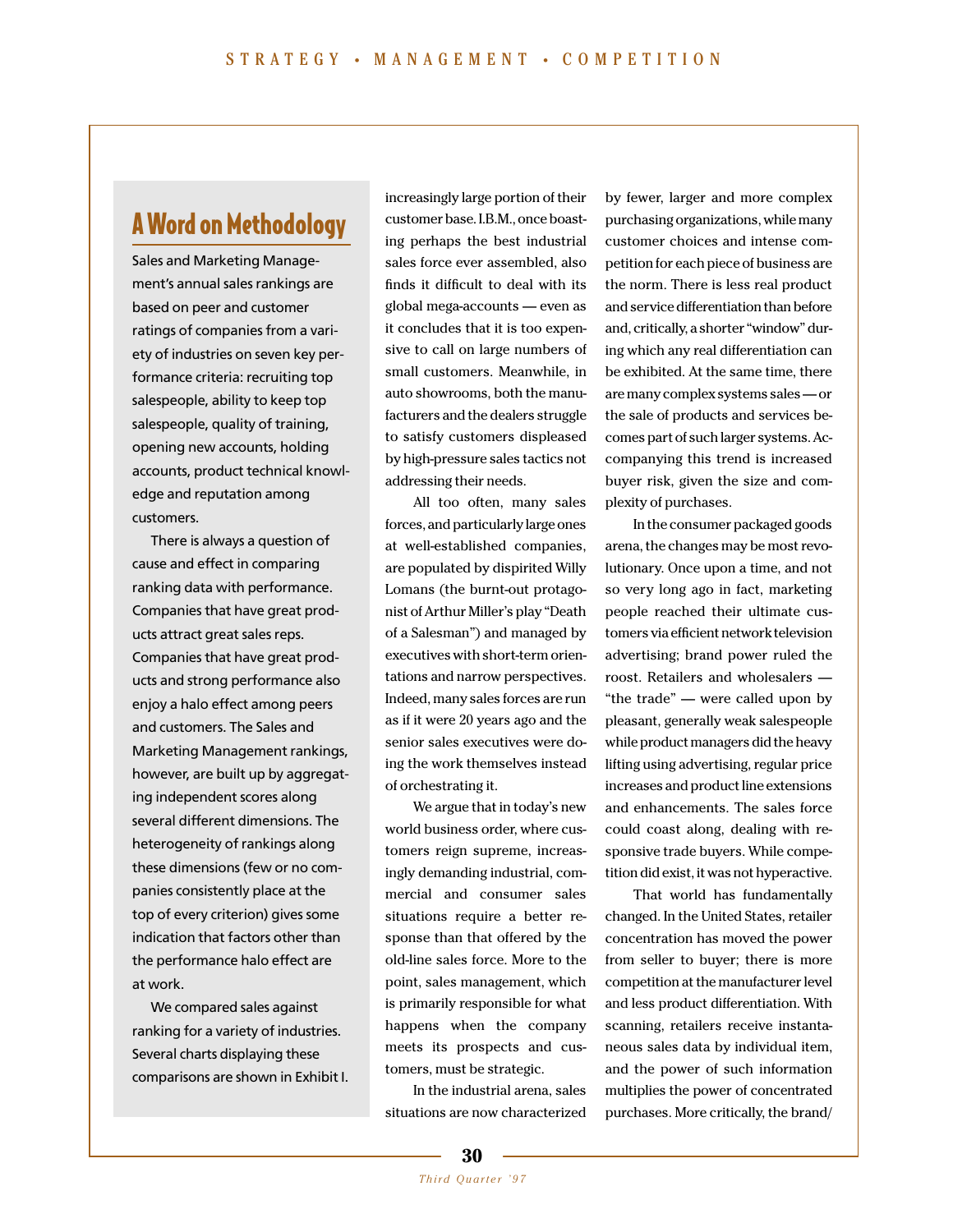product-oriented marketers — the drivers in packaged goods organizations — have grossly underestimated both the power shift to retailers and the complexity of sales management design and implementation issues.

Finally, in the consumer sales arena, companies are discovering that increased competitive intensity and customer sophistication force them to approach the entire sales process differently. So, for example, both automotive manufacturers and dealers recognize that the professionalism of dealers' sales forces must be improved, and manufacturers are spending millions of dollars on training to make this happen. Demanding customers neither tolerate the high-pressure selling techniques of yore nor accept poorly trained and managed salespeople. They expect to be treated as they want to be treated, and that implies the selling company understands how they want to be treated.

In other words, the pressure is on for strategic sales management. We attempt to alleviate this pressure for all arenas by explaining first of all that strategic sales management works: we present data which reveal that corporate financial performance depends on a well-run sales force. We next turn to the importance of customer selection, customer focus and customer retention. We explain the importance of designing a sales force architecture around a carefully defined sales task. Finally, we delineate a three-part sales management system that will help you integrate these activities to make strategic sales management the cornerstone of an organization dedicated



**...............................**

**EXHIBIT I SALES FORCE RANKING VS. SALES GROWTH**

to dealing with today's customers in today's competitive world.

# **SALES FORCE QUALITY AFFECTS FINANCIAL PERFORMANCE**

As customer pressures intensify, and sources of product differentiation dry up, the relative value of a high-quality sales force increases. Assessing sales force impact on revenue growth is always difficult because so many factors (product quality, pricing, competitive products, product mix) can influence relative growth rates. Yet the tangible impact of a quality sales force on a company's revenue growth relative to its industry can be measured. A powerful product line is typically the primary driver of growth; at the same time, both good and bad products benefit from a high-quality sales force effort. Data accumulated over the past several years by Sales and Marketing Management, a trade journal, provide a framework for exploring the financial impact of sales force performance. (See box on methodology.)

We examined the relation between sales force ranking and relative growth across several industries. Strikingly, while we anticipated that the ranking would explain at most 20 to 30 percent of sales growth, in some cases the relative impact reached as high as 40 to 50 percent. (Exhibit I shows some of the results.) As competitive pressure heightens and product differentiation lessens, the relative impact of excellent sales force performance will become even stronger.

# **SALES MANAGEMENT: THE FRONT LINE IN AN INCREASINGLY HOSTILE WORLD**

The 1970's and 80's were generally a seller's market. Suppliers operated in an environment characterized by differentiated products, strong demand, a reasonable balance between capacity and demand, and well-defined and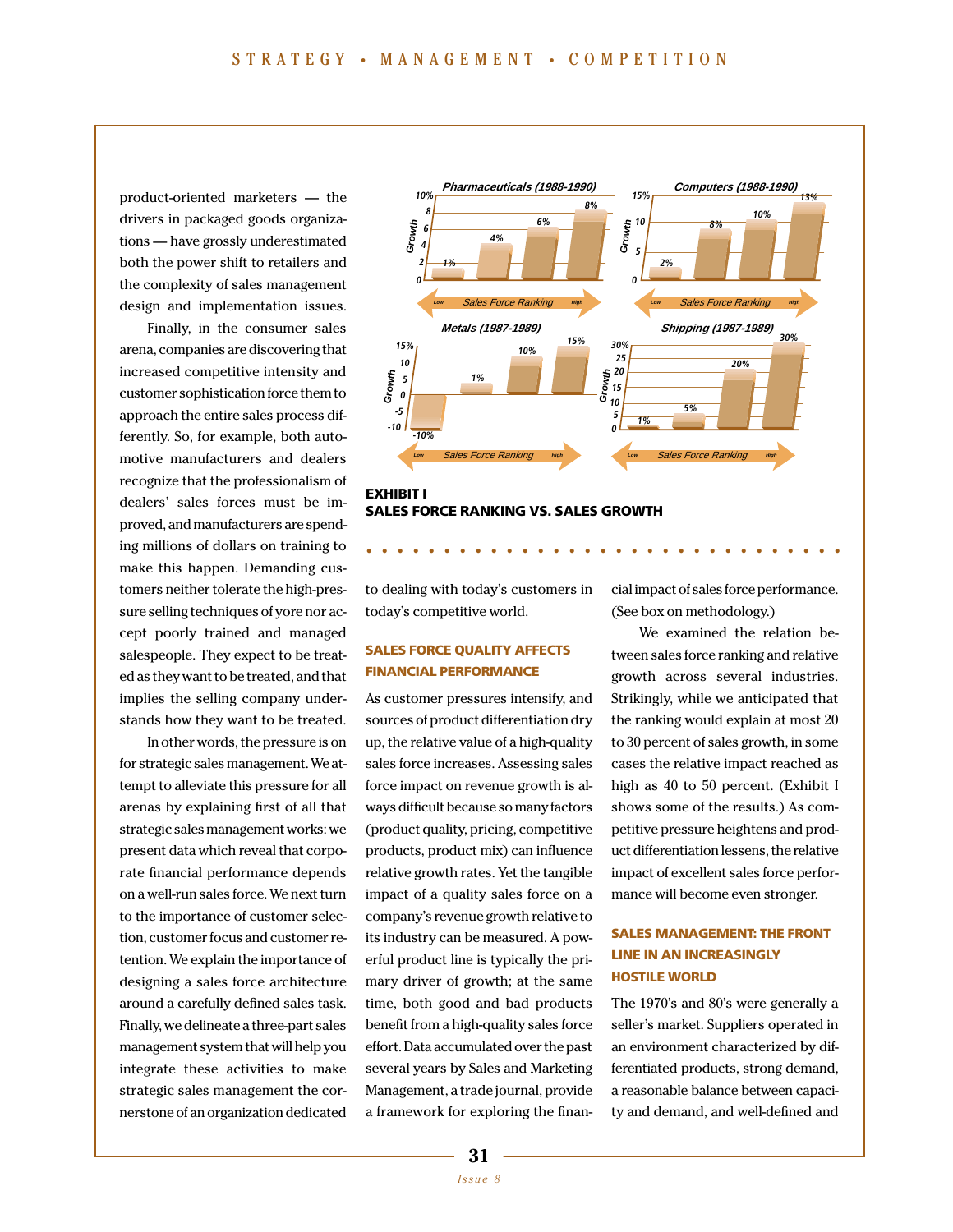

**...............................**

# **EXHIBIT II IMPACT OF ACCOUNT MANAGEMENT**

protected product category boundaries. Good products were enough to drive success. Many products were proprietary or semi-proprietary, and limited substitutability helped protect margins. Companies focused on topline revenue growth without worrying too much about profitability because, in the vast majority of cases, when the top line grew, profitability would follow. If costs rose, prices were increased. Sales management was tactical.

In the past 15 years, the number of competitors in most product categories has exploded. The entry of numerous emerging manufacturing economies into the global market has certainly been the most visible factor, but it is not the entire explanation. The

proliferation of competitors is further propelled by the increasing rate of technology transfer. Processes once proprietary have quickly become widely available, and such "porousness" of technology has become evident across a growing number of product and process categories.

The porousness of technology and the increase in competitors have also reduced the degree of differentiation that used to characterize many products. Competing products are not as sharply distinctive from each other as in the past, and even when a high degree of differentiation is achieved, it doesn't last very long. Product cycles are shorter, imitation is more rapid and, as a consequence, the window in which differentiation can appear has narrowed considerably.

More competitors also means more capacity — in fact, structural overcapacity. As Jack Welch, the General Electric Company's chief executive, puts it, "I've [recently] visited Asia, and I now understand that the world has way too much capacity, and will continue to have excess capacity for a long time to come."

Even more far-reaching than the sheer increase in the number of traditional competitors and total amount of capacity is the phenomenon of boundary-blurring: formerly indirect competitors entering each other's businesses. What used to be solid, well-defined category boundaries are being undermined — even completely erased. Steel, aluminum, plastic, paper and glass compete for the same applications. Banks, insurers and mutual funds compete for the same consumer savings and investment dollars.

Some of this boundary-blurring involves technology. Television networks, for example, once competed only with each other. Now they compete with video stores, cable networks, cable companies and telephone companies — even with Hollywood agents — for both viewer time and advertising dollars.

The boundary-blurring occurs not only among different types of competitors, but among different levels in the value chain. In the pharmaceutical industry, manufacturers and distributors have traditionally been distinct. With Merck's acquisition of Medco, however, that distinction was violat-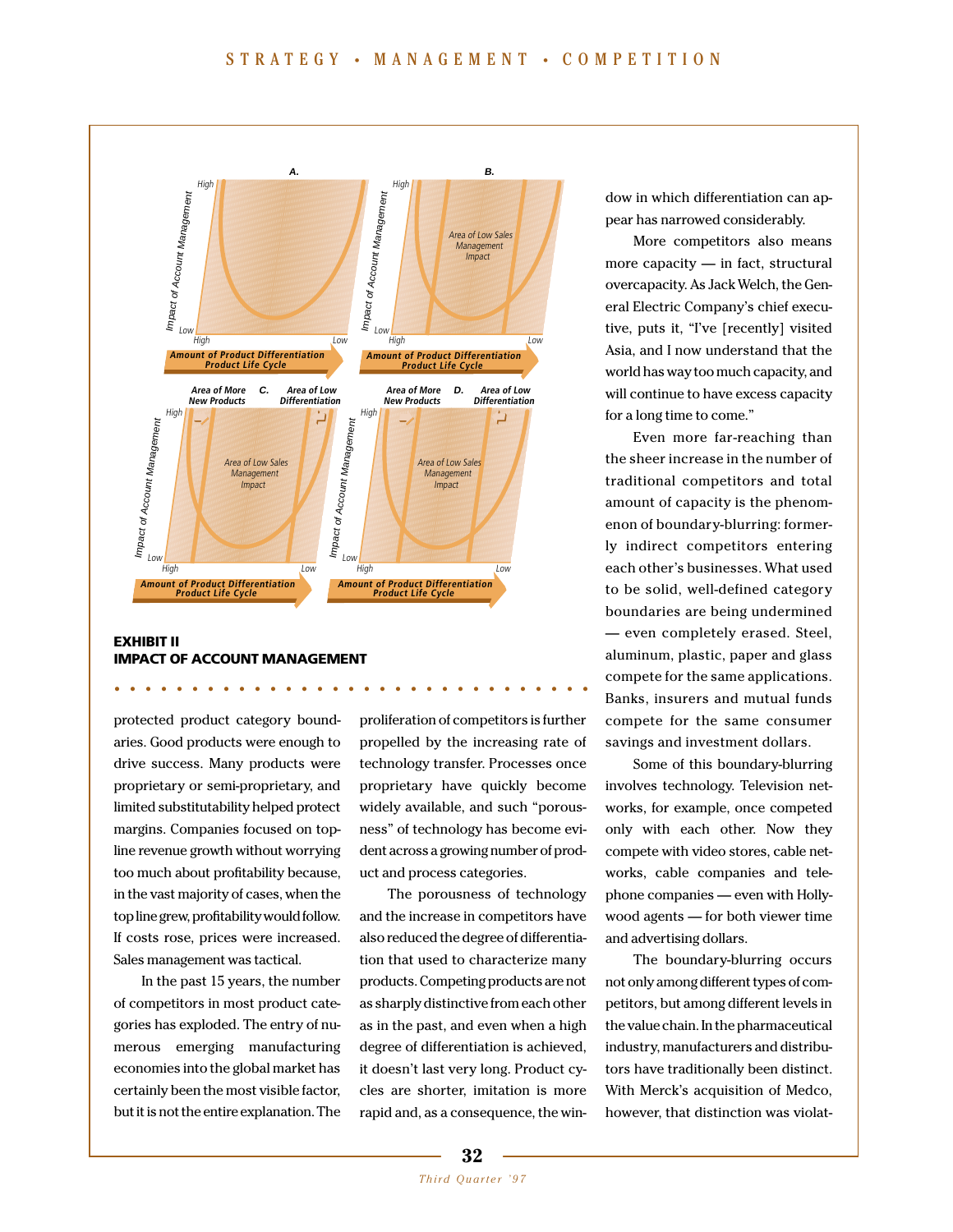ed. With Wal-Mart's major initiative in its private-label value line of products, that boundary is violated again. Companies searching for competitive advantage are crossing traditional valuechain boundaries and building non-traditional configurations to create new sources of advantage.

Another contributor to boundaryblurring and competitive complexity is the rise of the "independents," i.e., service suppliers unaffiliated with specific products (e.g., systems integrators or personal financial consultants). As their choices become more complex, customers have sought "professional unbiased" advice. For many traditionally structured companies, such sources of advice have become the most dangerous wellspring of new competition.

A final contributor to boundaryblurring is the growth of outsourcing. As companies try to focus more sharply on their strategic priorities and tasks, they are increasingly willing to outsource non-strategic functions. Decision-making moves up from purchasing to top management. The decision-makers change, the competitors change, the criteria change and the decision cycle changes.

The result of all these transformations is that the competitive circle widens. As it widens, selling effectively against a broader and more heterogeneous set of competitors becomes significantly more difficult and complex. The challenge might be more manageable with the advantage of proprietary products, but this traditional source of supplier power has also undergone a basic

change — competition has shortened product life cycles. And the effect has had a profound impact on the sales function.

# **THE IMPACT OF SHORTER PRODUCT CYCLES**

As Exhibit II-A shows, sales and relationship skills are most important when the product is new and very differentiated, and when it is in late life cycle and very undifferentiated. The new product needs careful explanation and powerful presentation. The buyer's risk must be reduced by the selling process and relationship building.

As the product becomes known, yet preferred, we enter the stage of relatively low salesperson impact (and thus relatively low sales management). (See Exhibit II-B.) Finally, in the late stage of the life cycle, as the product grows undifferentiated, the salesperson again becomes very important. Essentially, personal sales service becomes the primary point of competitive differentiation and leverage.

The shorter period of product differentiation means that the period of low differentiation is expanding to the left in Exhibit II-C. Meanwhile, shorter product life cycles mean more new product introductions (admittedly generally with less differentiation, but still somewhat new), forcing the sales force to spend more of its time at the left end of Exhibit II-C, and leading to the shorter time of low sales/sales management impact in Exhibit II-D. Simply put, the typical sales force is being called upon to spend a higher proportion of its time on the hard early and late life-cycle selling tasks, and a

smaller proportion on the relatively easy, moderately new, moderately differentiated products. While this clearly calls for a new sales management approach, that approach is complicated by increasing customer power and complex account profitability issues.

# **FROM PRODUCT POWER TO CUSTOMER POWER**

During the transitional 1980's, diseconomies of scale grew to overcome scale economies. The rate of product innovation in many industries declined significantly. The importance of distribution (relative to manufacturing and product strength) grew. Manufacturers of computers, steel, office equipment, pharmaceuticals and packaged goods saw the luster normally associated with their positions tarnish. In fact, the customer had too many choices and too much clout, emerging in the power position in the supplier-customer relationship. The age of the customer is now expanding with a vengeance. Success in the future will increasingly belong to those who achieve and exploit a superior strategic understanding of customer value, high-profit customer needs and the most effective ways to perform the required sales task.

A look at the typical account base reveals the power dynamics. Exhibit III-A shows a triangle with the vertical dimension representing the size of the accounts and the horizontal dimension the number of accounts. There are relatively few major accounts at the top and many "mini" accounts at the bottom.

Over time, the sources of manu-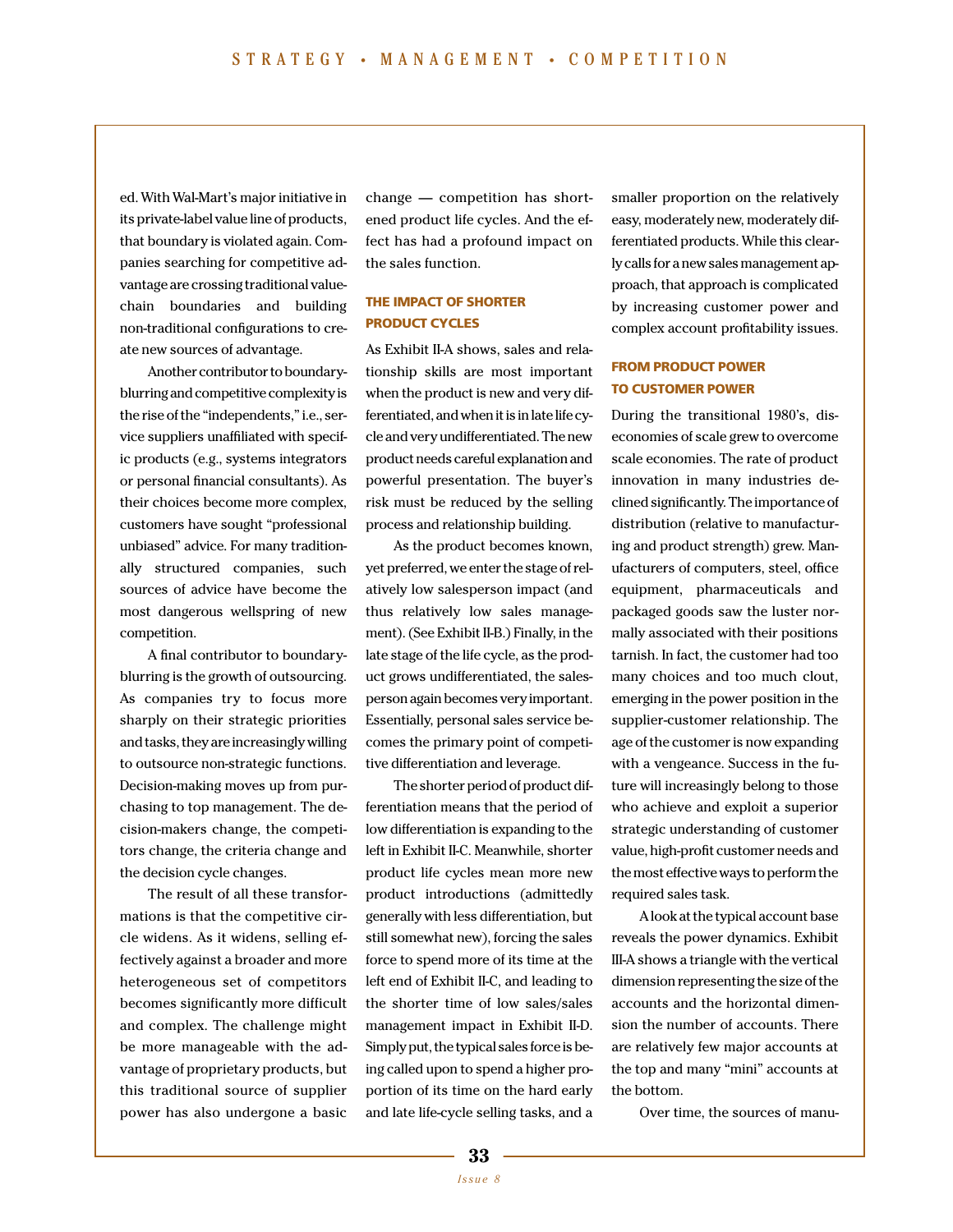facturers' profitability changed. Early on, profits were generally proportional to the size of the accounts because prices were cost-based, sales costs were low and the relative size did not vary so much. But the large accounts soon learned to flex their buying-power muscles. They exerted price pressure. And the cost of calling on small accounts increased because selling is a labor-intensive activity. There was price pressure at the top of the triangle and cost pressure at the bottom, as shown in Exhibit III-B.<sup>1</sup> The most profitable accounts were middle sized. (See Exhibit III-C.)

Now, the situation has become even more serious. Consolidation in most customer industries has led to much more concentration at the top of the account triangle. And costs continue to rise at the bottom. Thus, there is an increasingly small area in the middle of the triangle where the profitable middle-sized accounts reside. Indeed, we call the upper boundary between the large and middle accounts the "arm-breaking frontier" and the lower one the "feet on the street frontier," as shown in Exhibit III-D.

This transition has been particularly salient in the consumer goods world. Toys "R" Us dominates the retail toy business. Wal-Mart, already a huge power in general merchandise, is moving increasingly into foods. The old regional supermarket chains are being consolidated into national chains. And the retail drug trade is



# **EXHIBIT IV INCREASING CHANNEL CONCENTRATION**



**<sup>1</sup>**Benson P. Shapiro, V. Kasturi Rangan, Rowland T. Moriarty and Elliot B. Ross, "Manage Customers for Profits (Not Just Sales)," in Benson P. Shapiro and John J. Sviokla (eds.), "Keeping Customers" (Harvard Business School Press, 1992), pp. 277-291.

# **34** *Third Quarter '97*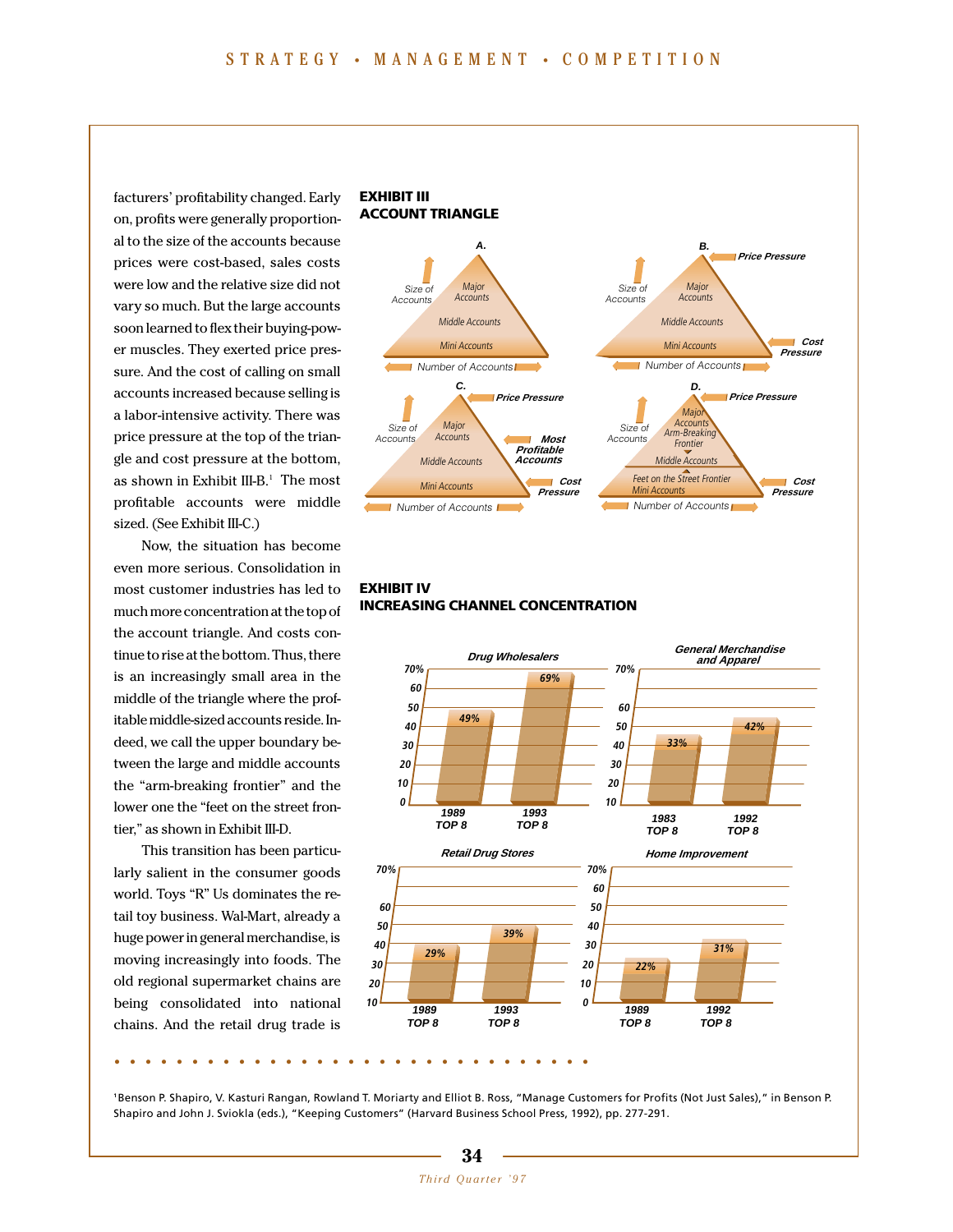dominated by a few large organizations. The 80-20 rule itself has changed. Now, 80 percent of the volume is done with 20 accounts, not 20 percent of the accounts. Retailer power reigns supreme. Private-label products, deep discounts, aggressive promotions and unremitting demands for precise logistical support have replaced the more pleasant dealings of previous times. "Partnership" often means lower manufacturer profit. Exhibit IV shows increases in retailer concentration for a variety of product categories.

These changes doom the era of the traditional, "I can sell anything to any account" salesperson. The major accounts at the top require sophisticated team selling led by management. The small ones can be served only with low-cost communication and distribution channels. The simple standard sales task is being replaced by a system of specialized tasks with very different skill content and economics (i.e., high-end complexity, lowend cost efficiency).

The movement from "general" selling to "specialized" selling is not the only transition to be managed. In broader terms, required skill content is shifting from product-selling skills to encompass deeper customer knowledge and sophisticated sales and service skills. As a consequence, there will be fewer, higher-paid, more highly trained, higher-skilled professionals, instead of many Willy Lomans. Average-trained (10 hours per year) in-



**...............................**

#### **EXHIBIT V CUSTOMER LIFE CYCLE LINE**

fantry will be replaced by very highly trained (200 hours) commandos with much more sophisticated skills, the support of superior technology (information, service and account management systems) and a dedicated internal cross-functional team.

In summary, buyer power, customer needs and job requirements are all being altered to such a significant degree that traditional incremental changes and tactical fine-tuning will certainly fail. Strategic change instead will be required. The shaping of the selling function has become a strategic corporate issue. The degree to which this reshaping succeeds or fails depends entirely on whether it will deliver its single most important output: satisfying the profitable customer in a cost-effective way.

# **SATISFY THE PROFITABLE CUSTOMER**

Today, the five key determinants of account profitability are:

*1) account retention*

*2) account dominance emanating from the preferred vendor position*

- *3) realized price*
- *4) selling and service cost*
- *5) account selection.*

The single largest determinant of profitability in service businesses is account retention.2 A careful examination of the account life cycle explains why this is true and why it also applies as much to product companies as to service ones. Exhibit V shows the typical cash-flow profile over the life of an account. The time dimension may differ across different situations but the shape and the logic

**<sup>2</sup>** Frederick F. Reichheld and W. Earl Sasser Jr., "Zero Defections: Quality Comes to Services," in Benson P. Shapiro and John J. Sviokla (eds.), "Keeping Customers" (Harvard Business School Press, 1992), pp. 311-324.

**...............................**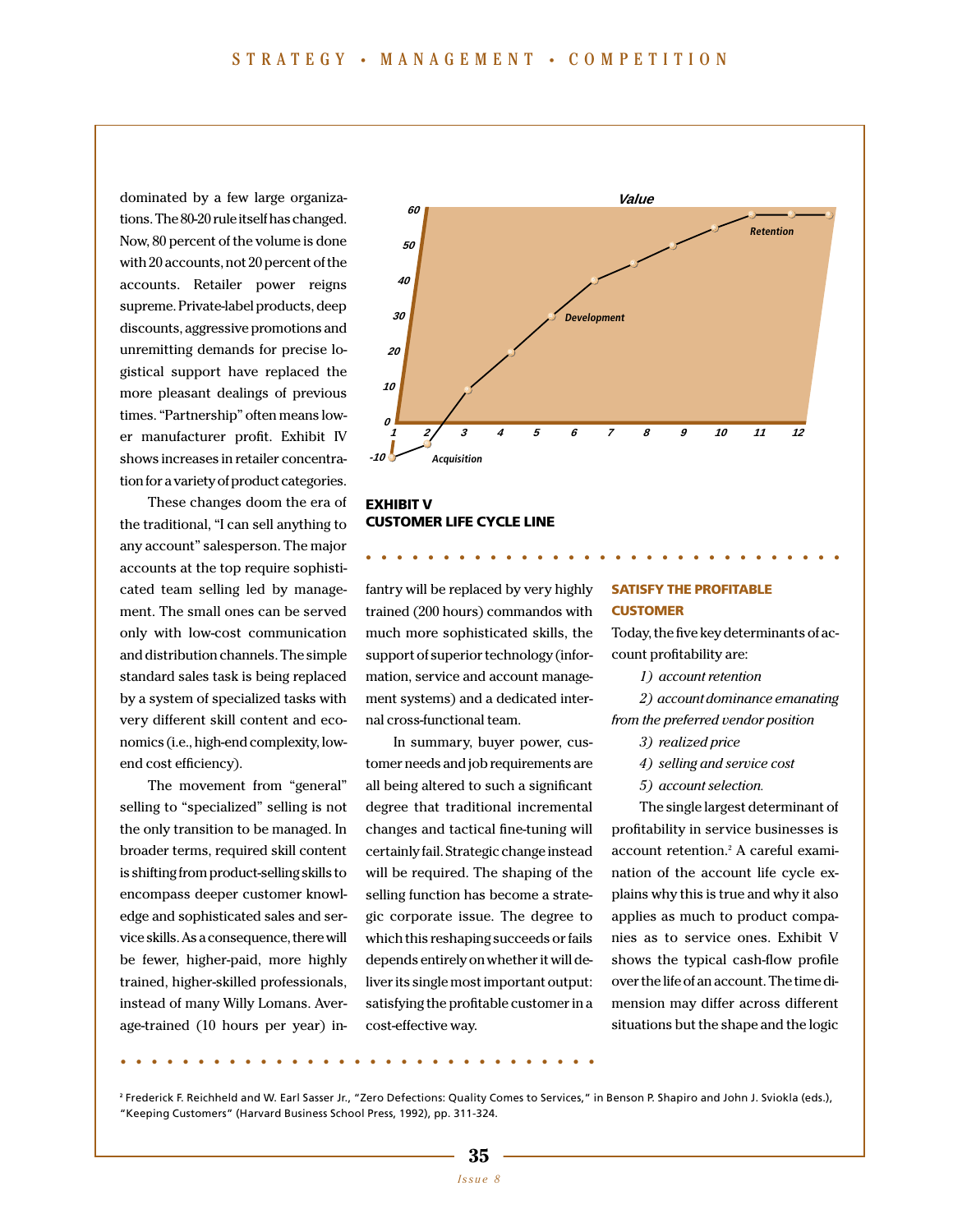do not. An enormous amount of money is spent to acquire the account, including advertising, public relations, distribution support, sales calls, direct marketing, etc. The spending often continues into the development phase. As the relationship matures into the retention phase, the account becomes very profitable if it is retained. Sales and service costs drop because the customer and vendor know how to work with one another. Of course, if the account is lost, the profit stream stops. If the account was a fairly new one, the acquisition cost might not even be recovered!

We have found that many sales forces are overly focused on attracting new accounts and neglect the highly profitable retention opportunities. They are hunters, not gatherers. Yet gathering is often more efficient, if less exciting. Retention itself is one important determinant of profitability. Account primacy or dominance, based on retention, is a second.

In most categories, customers must either concentrate their purchases solely with one vendor because of technical or business reasons or they must divide their business unequally among several vendors. A typical pattern in the latter situation is one vendor getting 60 percent, a second 30 percent and a third 10 percent. The primary or dominant vendor will have the highest profitability as a percentage of sales, and it will have lower sales and service costs as a percentage of sales than the others. It will not have twice the sales cost, for example, as the second supplier, which gains only one-half as much revenue as the dominant vendor.

The primary supplier typically gets higher realized prices as well. This may not be much as a percentage of sales, but it goes right to the bottom line. The preferred vendor also tends to have the ability to take a richer product mix with higher profit margins. The primary supplier, furthermore, can "fit" its operation to its customer, and vice versa, so they both gain economies. Lesser suppliers don't have enough leverage and volume. The fit economies, moreover, increase over time if the account is retained. The primary supplier, in addition, gets scale economies from the large size of its orders and volume.

Finally, the longer-term primary supplier has the opportunity for joint product and service development programs that, if done well, further cement its dominant position. In consumer goods, this builds brand promotional power.

Customer satisfaction leads to customer retention, which provides the opportunity for account dominance or primacy.<sup>3</sup> The sales force, more than any other function, is responsible for this profit-generation chain. If it falls down by choosing the wrong accounts, making unkeepable

promises, poorly managing the accounts or neglecting its customer ombudsman role, the profit machine falls apart.

The account satisfaction, account retention and account dominance profit generator represent three parts of account profitability. The fourth and fifth parts are the realized price and the selling and servicing cost. There is an enormous dispersion across accounts in realized prices and the cost to serve.<sup>4</sup> Increasingly, the sales force plays a significant role in pricing, most obviously in price negotiation. Fewer and fewer commercial and industrial customers pay list price. The salesperson plays a critical profit-generation role either in negotiating individually or in providing the information upon which headquarters-level executives make pricing decisions. These decisions are often clouded by customer threats and competitive activity.

The competence, capability and motivation of the salesperson in trading price against volume, and in showing the customer why the price is justified, can have enormous profit impact, particularly with large accounts. The ability of investment bankers at Goldman Sachs to accomplish this delicate set of tasks is an important component of that firm's ability to generate high profits.

As manufacturing costs have gone down as a percentage of total costs, sales and service costs have in-**...............................** *continued on page 39*

**<sup>3</sup>** James L. Heskett, Thomas O. Jones, Gary W. Loveman, W. Earl Sasser Jr. and Leonard A. Schlesinger, "Putting the Service-Profit Chain to Work" (Harvard Business Review, March-April 1994), pp. 164-174. Reprint No. 94204.

**<sup>4</sup>** Benson P. Shapiro et al., op. cit.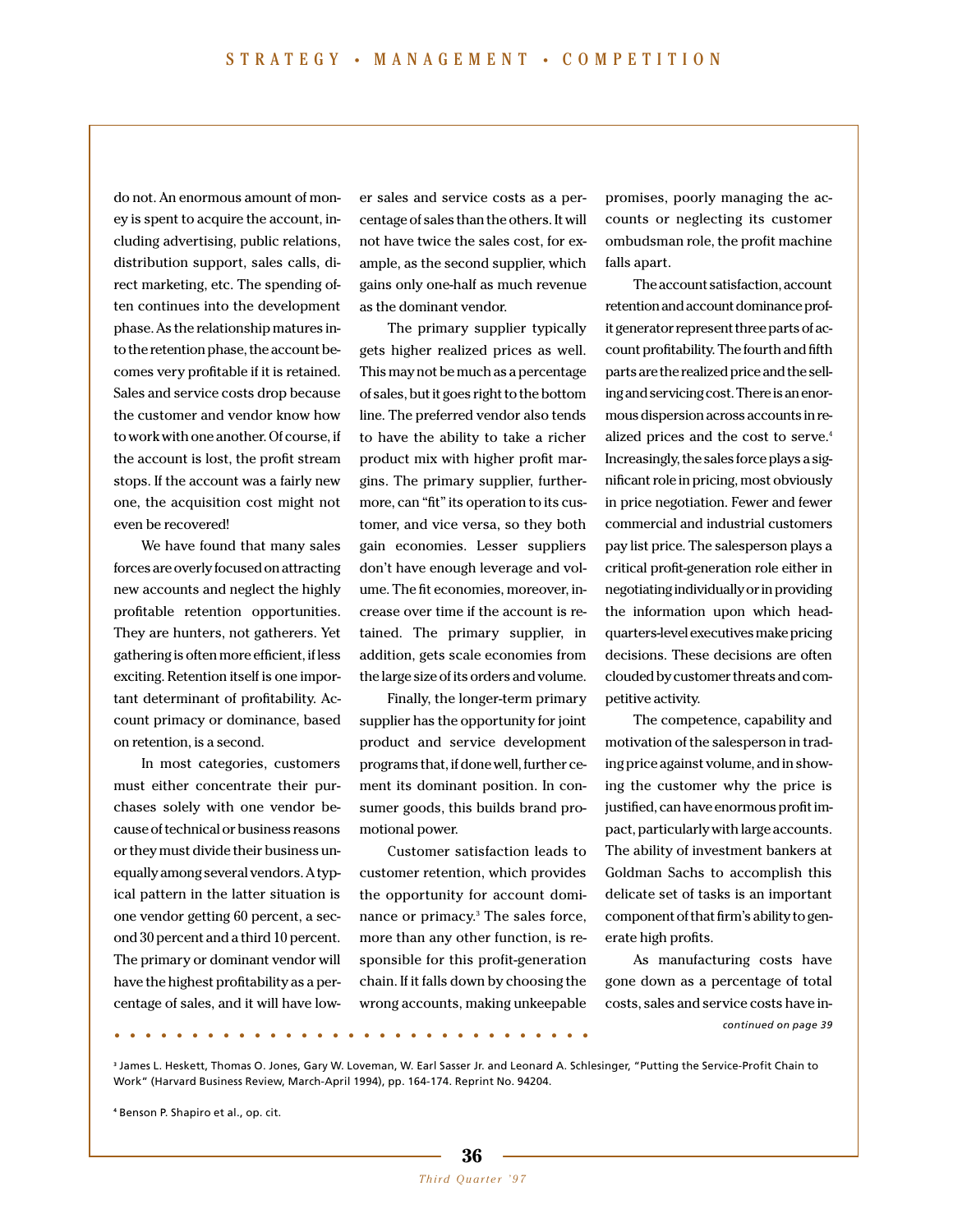#### *continued from page 36*

creased. This puts more pressure on the sales force to spend its time and effort wisely. In addition, the sales force has to decide when and where to offer special services. Such things as custom designs, made-to-order products and special logistical arrangements can be very expensive. Activity-based cost systems can enable a company to understand those costs that are often hidden.<sup>5</sup> Kanthal, a global supplier of electrical components based in Sweden, did an analysis of its customer base that showed that many of its customers were unprofitable because of special services and low prices.<sup>6</sup> It developed a program to improve profitability based primarily on better price negotiation and more careful service provision. Results were most impressive.

Price negotiation and sales/service cost management are two more important parts of the sales force role in profitability management. The final one is account selection.

Some accounts will never be good ones because their interests in buying are so different from the vendor's in selling. Perhaps the logistics fit is poor, or operating styles and systems are inconsistent. Whatever the reason, the buyer and seller should not do business. All too often in today's world, however, the sales force wants to sell to anyone. Salespeople waste enormous amounts of effort trying to sell to accounts that will never buy, or if they do, will not be profitable. The sales force has to be able to identify the potential high-profit customers and devote its time to them. The corollary is that the salesperson must have the ability, judgment and discipline not to waste time with the unsaleable or unprofitable customer.

To support company profitability, the sales force has to manage:

**EXHIBIT VI**

**THE NEW MARCHING ORDERS**

- ➢ account retention
- ➢ account dominance
- ➢ pricing
- $\ge$  selling and service cost
- ➢ account selection.

That is a complex activity indeed. The contemporary sales force must respond to these imperatives by effectively managing the large accounts for profits and efficiently serving the small accounts at minimum costs. This requires sales-task clarity, a new architecture and a new management system. The old general-purpose sales force is generally not up to the challenge. The differences are presented in Exhibit VI.

#### **MAKE THE SALES TASK CLEAR**

At this point, it should be abundantly

old days. Now it is real work with enormous profit impact. The old sales force must be redesigned to meet the new needs. The challenge is so daunting that it is hard to decide where to begin.

The wrong place to begin is with current structure and systems: incremental change will not accomplish the goal. Moreover, when the process starts with the current approach, politics quickly gets out of hand and totally torpedoes the desire to respond to a new set of customer and competitive imperatives.

obvious that most established sales forces are in deep trouble. They were designed for a simpler, more pleasant era. Selling was much more fun in the

Thus, we must begin at the customer interface, not at headquarters. We must examine the nature of the sales task when the company con-

<sup>5</sup> Robin Cooper and Robert S. Kaplan, "Measure Costs Right: Make the Right Decisions," in Benson P. Shapiro and John J. Sviokla (eds.), "Keeping Customers" (Harvard Business School Press, 1992), pp. 337-353.

<sup>6</sup> Robert S. Kaplan, Kanthal (A) and (B), Case Studies 190-002 and 003 (1989), Harvard Business School, Boston, Mass. 02163.

**...............................**





**.....................**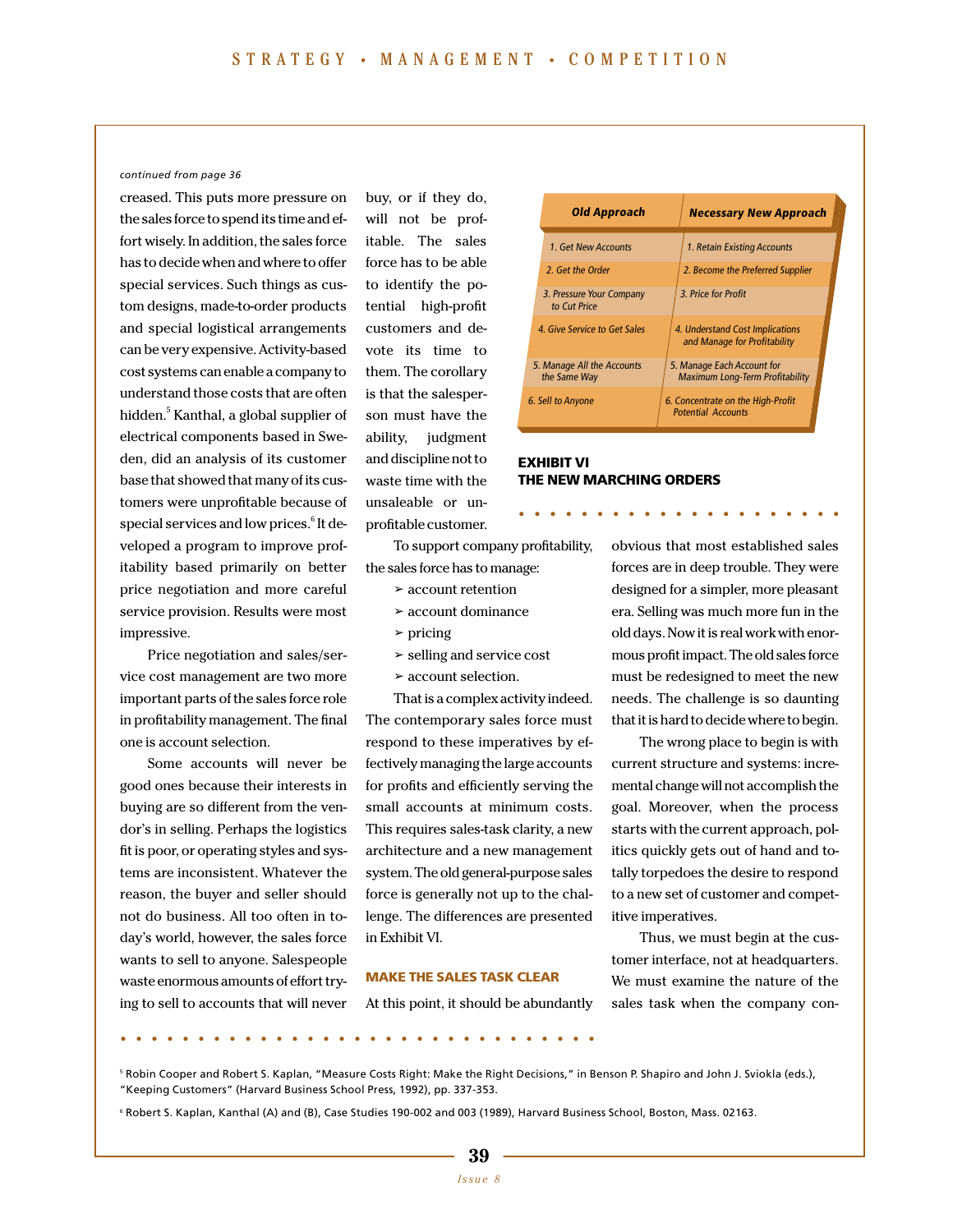fronts the reality of managing customers in a competitive marketplace. The only way to define the requisite systems is to focus on the needs at the customer/company interface. That focus also minimizes the politics. Customer satisfaction, sales growth and profitability can be clear goals at the field level. If we talk about splitting or combining sales forces, the discussion instead will wallow in personal politics, and customers and competitors will be neglected.

The clear specification of the sales task is not only the right place to begin strategically, but also the right place to end tactically. Indeed, research shows that a clear sales task is a more powerful salesperson motivator than the nature of the compensation system or personality types.<sup>7, 8</sup>

Four key determinants define the sales task:

1. which accounts?

2. which products and services? 3. what specific activities are to

be accomplished? 4. what are the key interactions

with other parts of the company? A sales force was traditionally organized by geography, with each person covering all accounts in a given territory. Willy Loman carried the

"whole bag." He sold all the products and services his company offered. With the increasing size and complexity of accounts, and the decreasing costs of communication and transportation, the all-account sales force may not make sense any longer in many companies. A focus by account type can enable a salesperson to develop a higher level of customer knowledge and better customer service/sales skills. It can facilitate internal support for special account needs. On the other hand, geographical coverage minimizes travel time, a very important issue, especially with small orders and accounts and in lowdensity areas. Accounts with very large potential may justify a totally dedicated account manager, or even a whole account team. With the largest accounts, the question is not the traditional one of how many accounts per salesperson but how many people per account.

There are no simple answers for account and product specialization. But intense customer-level analysis can provide light. Increasingly, we see mixed sales forces where some salespeople are product specialized, some account specialized and the rest general-purpose. And sometimes some of the selling is done through distributors or independent commission representatives. Such an organization structure is not pretty on paper because it is so complex. But if the right systems are in place, and the architecture is clear to its residents, it will work. Hewlett-Packard's huge but effective sales force is a great example.

One of the most powerful tools to analyze these issues is a listing of the sales task by account type and product, as shown in Exhibit VII.

With such a chart, one can see whether the similarities are greater down the columns or across the rows. If column similarities predominate, organize by product. If row similarities predominate, go with an account-type orientation.

The sales task must also be defined by which activities the salesperson is expected to perform. Some salespeople do everything related to their products and accounts. Others zero in on a set of tasks such as opening new accounts or managing complex partnerships. The broadly defined task encourages job enrichment, minimizes hand-offs or coordination in a single account (such as the switch between the account-opening salesperson and the account maintainer) and minimizes travel time.

Some products and/or accounts present so much complexity or activity that a team of specialists must be mobilized to accomplish them all. Some team members might be responsible for order flow and logistics, while others concentrate on more strategic, financial or technical activities. Teams sometimes have full-time members for large accounts and highvolume products. At other times, the teams have many members who share their attention across several or more

**...............................**

**<sup>7</sup>** Stephen X. Doyle and Benson P. Shapiro, "What Counts Most in Motivating Your Sales Force," in Benson P. Shapiro and John J. Sviokla (eds.), "Seeking Customers" (Harvard Business School Press, 1992), pp. 237-253.

**<sup>8</sup>** Benson P. Shapiro and Stephen X. Doyle, "Make the Sales Task Clear," in Benson P. Shapiro and John J. Sviokla (eds.), "Seeking Customers" (Harvard Business School Press, 1992), pp. 255-259.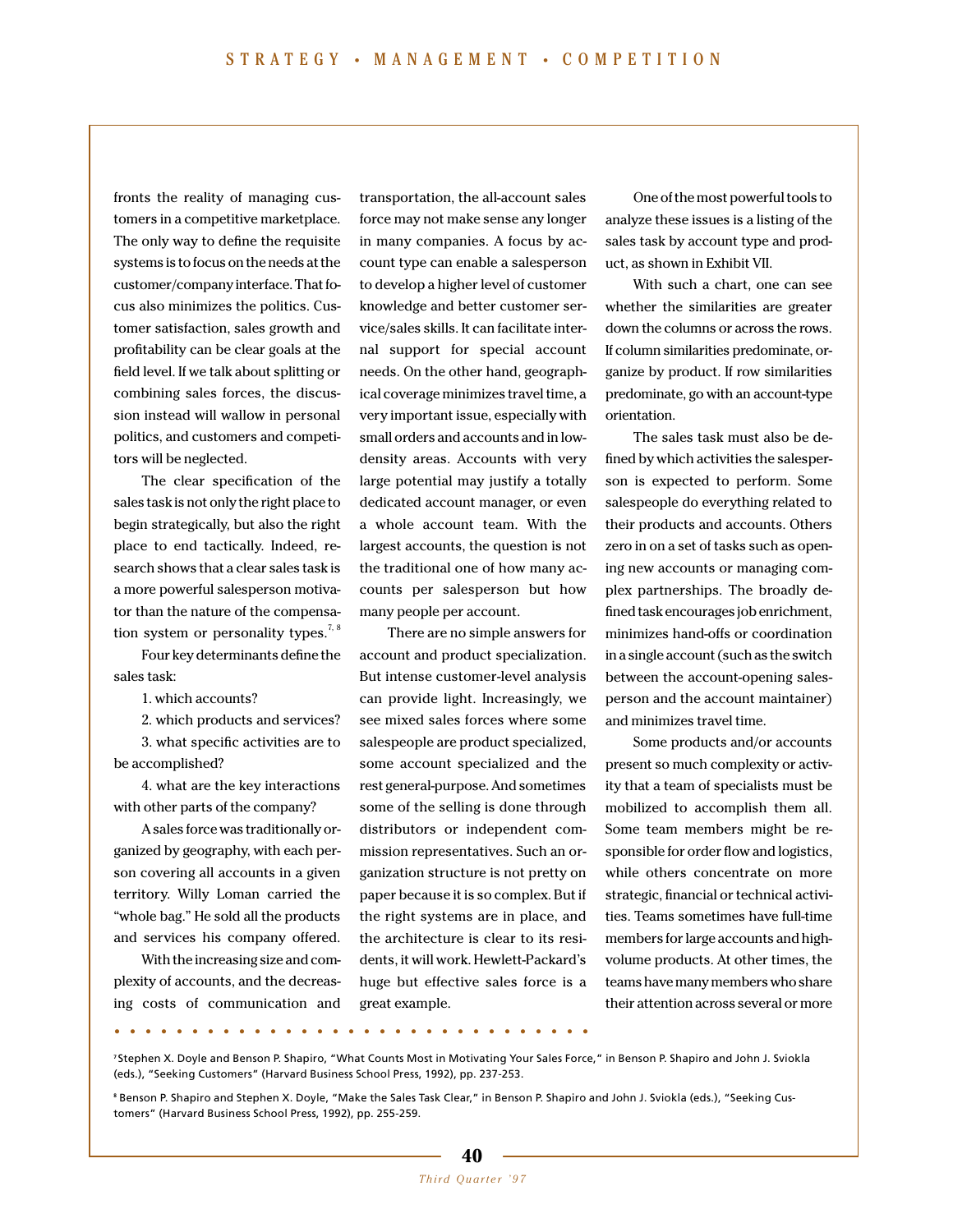teams. If the task specifications and assignments to individual people are not crystal clear, the team will not be able to work at peak productivity. Time and effort will be wasted and, more important, some activities will be neglected. Teams also need clear management structures.

The final aspect of task definition involves the relationship of the sales force to other parts of the company. Internal company communication and coordination must be swift, flawless and "wide bandwidth." Information

flow between the sales unit and internal operations is often complex, involving new or custom products and services, delivery and promotional commitments and major financial implications.

The variation in sales tasks is dramatic. At one end of the spectrum, the task can be fairly simple. For one computer company, for example, the key

task was efficient management of a large number of sales transactions to numerous new accounts. This definition, when combined with changing industry economics, dictated a radical change in how the company organized itself to execute the sales task. Over a six-year period, price per unit fell to \$3,000, from \$10,000; gross margins to 30 percent, from 70 percent. Absolute gross margin per unit shrank to \$900, from \$7,000, making it impossible to support a direct-selling model for the product. The company chose to go to market through computer superstores and discounters, reduced its direct-selling organization and focused on providing the support that these low-cost distribution channels needed to represent the company's products effectively.

At the other extreme, the sales task is equivalent to building, managing and protecting a long-term business relationship. Consider a leading consumer product manufacturer and Wal-Mart. For the manufacturer, the Wal-Mart "account" represents \$200 million in sales, and is growing at 20

|                       | <b>Product A</b> | <b>Product B</b>    | <b>Product C</b>    |
|-----------------------|------------------|---------------------|---------------------|
| <b>Account Type 1</b> | Task A1          | Task B1             | Task C1             |
| <b>Account Type 2</b> | Task A2          | Task B <sub>2</sub> | Task C <sub>2</sub> |
| Account Type 3        | Task A3          | Task B3             | Task C <sub>3</sub> |

# **EXHIBIT VII SORTING OUT THE ORGANIZATION**

percent per year. As one executive observed about this and a handful of other relationships: "These aren't accounts, these are businesses!" Indeed, these accounts are larger than the business many international companies do in many "large" countries. Procter & Gamble, for example, does more than 12 percent of its sales with Wal-Mart.

**.......................**

Clear sales task definition can lead to extraordinary solutions. What was required to discharge the task defined in the Wal-Mart case above was a fundamental restructuring of the

supplier-customer relationship. What had been a sales rep-to-purchasing agent interaction was reconfigured to be a business manager-to-business manager partnership. The consequence: revenue was protected, the growth rate increased and the profitability of the relationship was enhanced for both parties.

The environmental forces characterizing today's business landscape make sales task definition highly unstable. Changes in customer priorities, the arrival of new com-

> petitors or offerings and alterations in customer needs and power can trigger a fundamental redefinition of the task. For these reasons, it is best to think of sales task definition in a dynamic framework: What was the task in 1990? What is it today? What will it be in 2000?

Once the company's sales task is defined

clearly, and situated in a dynamic framework, many other decisions can be made correctly. One of the most important of these is the design of the company's sales force architecture.

# **SALES FORCE ARCHITECTURE**

Designing the architecture requires answering the following types of questions: How many different sales forces should we have? How should they be structured and staffed? What degree of specialization is needed? What is the appropriate mix of in-house and outsourced activities? What resource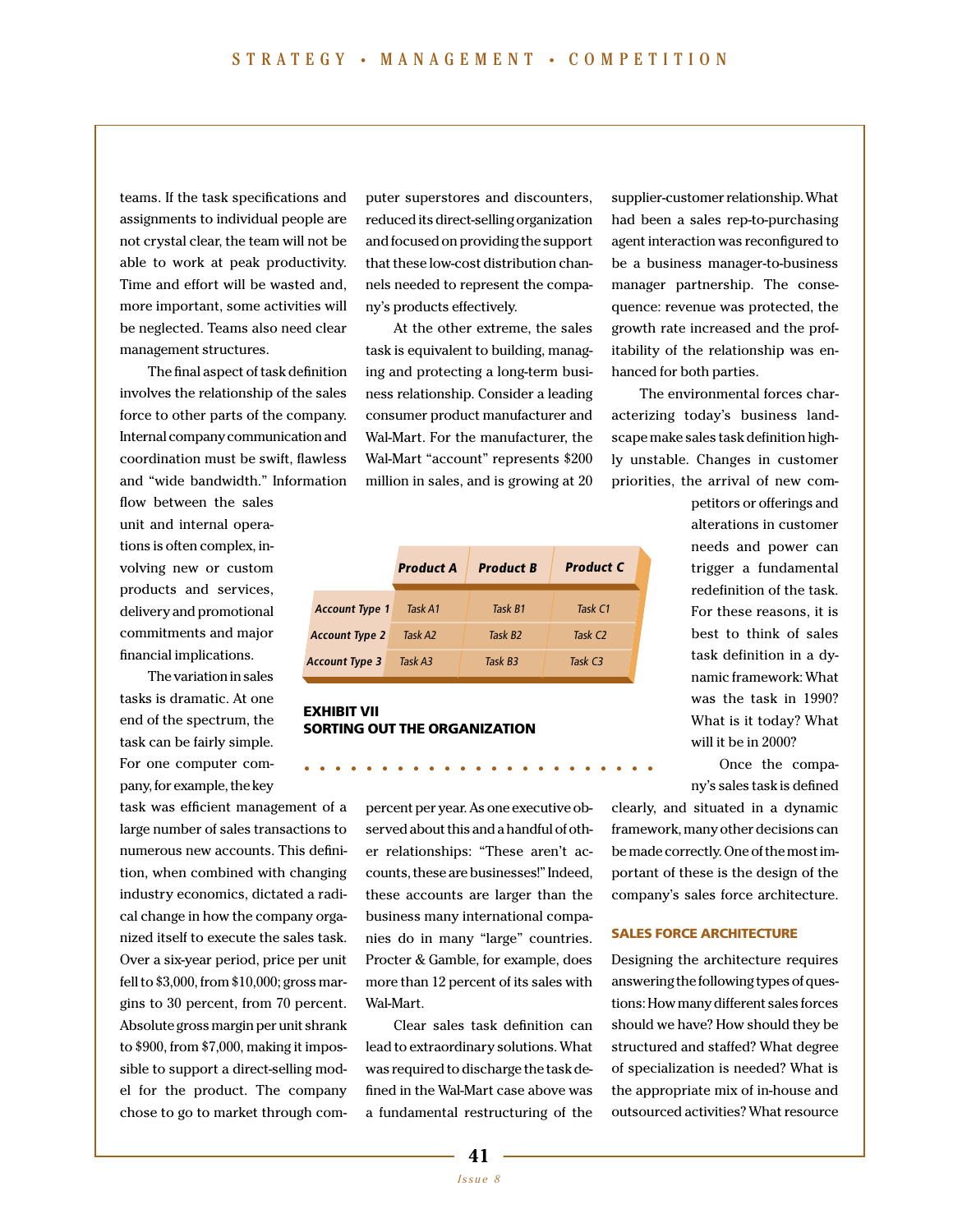levels should be dedicated to each sales force? What determines the boundaries between the sales forces?

Determining the sales force architecture must precede the development of the specific sales force systems. It is impossible to formulate systems before knowing the overall design the systems are to support.

Just as the definition of the sales task derives from customer needs, the design of the architecture derives from the definition of the sales task. The sales task analysis described above will often reveal several separable tasks. Although these may overlap, typically the patterns that emerge are quite distinct. The company's sales force architecture creates a structure that prevents the commingling of distinct tasks, and it enables the efficient execution of all the different tasks.

The number of distinct tasks will drive the complexity of sales force architecture. For a small pharmaceutical firm with a narrow product line, there were two distinct tasks: detailing to general practitioners and selling to hospitals. The right architecture consisted of two units: the general field force and a separate specialized force calling on major hospitals.

For a much larger pharmaceutical firm with a broad product line and many products sold to more types of medical specialists, the sales task analysis led to a much more complex architecture, with different sales force units for government buyers, neurologists, general practitioners, cardiologists, major hospitals, managed-care organizations and transplantation centers.

We have carefully differentiated the definition of the sales task and the design of the sales force architecture. The most common mistake in sales management is to diddle with the organization structure without understanding the sales task. We constantly find people engaging in pitched battles about product-oriented vs. account-oriented sales forces without a clear definition of the sales task. Such arguments never lead to useful outcomes. The decision is made on the basis of political power, not sound thinking. If the specification of the sales task precedes the architectural discussion, however, the architecture can be shaped to meet customer needs and competitive exigencies, instead of political whims.

Before we move to the actual sales management systems, we want to add one more caveat regarding the relationship between the marketing and sales functions.

# **MARKETING AND SALES ORGANIZATION RELATIONSHIPS**

As the preponderance of sales activities shifts from the middle-sized highly profitable accounts to the mega-accounts at the top of the account base triangle and the micro at the bottom, new challenges arise. We described the challenges of account profitability and sales force focus. A third challenge involves the relationship between the company's own marketing and sales organizations.

Traditionally, the salespeople dealt with accounts and the marketing people worried about the other elements of the marketing mix, such as

the product, branding, advertising and pricing. Distribution was generally split — the marketing people did the strategic, cerebral, policy-level work, and the sales force executed in the field. Those days of easy separation are gone.

At the top of the pyramid, marketing and sales must make joint decisions about product, price, brand and all kinds of support. When heavyweight distributors demand privatelabel merchandise, both organizations need to be involved. Pricing, product customization and service customization cannot be entrusted to either group alone. The impact on economics, the whole account base and corporate strategy require an integrated approach.

At the small-account end, the sales force competes with and is often complemented by telemarketing, direct mail, catalogues, advertising and diverse distribution channels. Often these were the sole purview of the marketing people. Now, the marketing and sales organizations must make joint architectural policy and execution decisions. Without coordination, the decisions will be short-sighted, suboptimal and conflict-ridden.

Industrial firms have traditionally had closer sales-marketing ties than consumer goods companies, especially consumer packaged goods companies. Even the traditional industrial goods ties are not strong enough. But in consumer packaged goods, the changes will be cataclysmic. No longer will the sales force be able to take marketing plans and simply execute them. The account managers,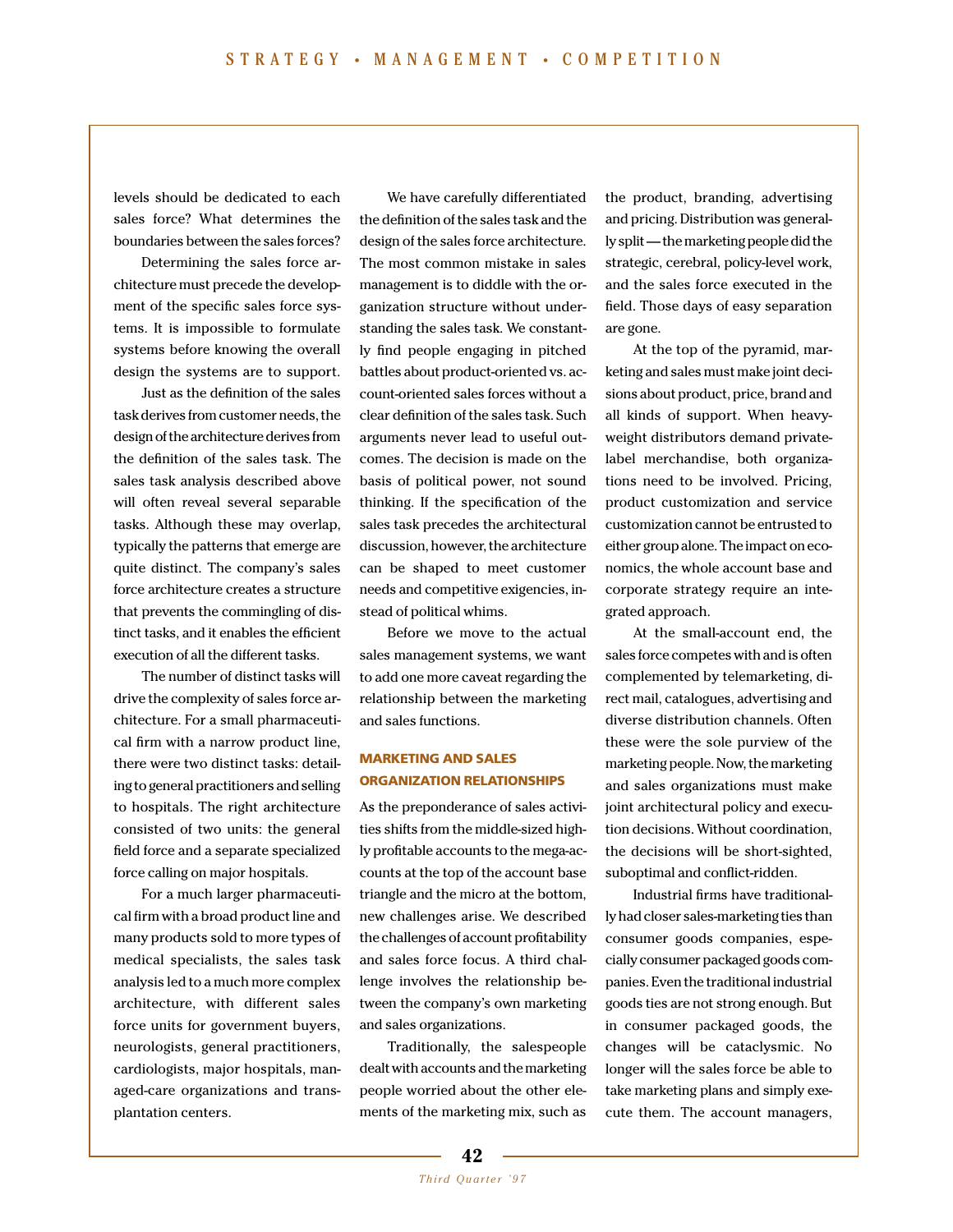product managers and advertising managers will need to work together to protect profits and enhance volume in the harsh world of customer power, intense competition and overcapacity. Most of all, the product and advertising managers will need to develop a new respect for and understanding of customers, account managers and sales managers. No longer will headquarters reign supreme. As power shifted from seller to buyer, it has also shifted from headquarters to the field sales force.

# **A NETWORK OF SALES MANAGEMENT SYSTEMS**

So far in this article, rather than focusing primarily on the traditional concerns of recruiting the right peo-

ple or developing a sales incentive compensation scheme that will get them to do the right things, we have explored how tectonic changes among customers and competitors have forced a total reassessment of the nature of the sales task and thus the very architecture of the sales force. While it is important not to diminish the impact of various sales management approaches, they must be derived from the clearly specified sales task and the architecture of the sales force.

In this section, we turn to the more traditional aspects of sales management. The most powerful way to do so is in a systemic, integrated fashion as a network of three related systems:

1. The measurement system

- 2. The competency creation system
- 3. The motivation system.

#### **THE MEASUREMENT SYSTEM**

The measurement system provides information on sales performance relevant to the nature of the task, and information about competitive and customer activity. The information is provided to everyone from the salesperson up to the chief executive. Rather than going through a detailed description of what might be included in the measurement system, we would like to emphasize some important principles.

First, by and large, you get what you inspect, not what you expect. That is, the very process of measure-

# **THE** measurement system must be tied to the key variables central to corporate strategy — profitability, for example, and not just revenue.

ment changes the way the sales force operates. In essence, salespeople will focus their efforts on those things that are being measured. The same, of course, is true of management right up

the ranks. If the chief executive receives a certain piece of data, he or she is likely to respond to it. If a different piece of data is received, the chief executive would respond to that. The trick here is to figure out what information is needed to accomplish the task and make the architecture work.

Second, the measurement system is often the clearest statement of the sales task. In many traditional sales forces, the only real explanation of what each salesperson was supposed to do was embodied in the compensation plan. The salespeople would study the plan in great depth and identify how they were being measured and paid. While many sales managers thought it was the pay that drove the performance, we have substantial da-

> ta indicating that the information value of the pay plan in many situations had more impact than the motivational value of the money provided.

> Third, the measurement system must be tied to the key variables central to corporate strategy — profitability, for example, and not just revenue. Despite enormous investments in information technology, many companies still do not operate with useable data on account profitability (at the level of both contribution margin and operating profit). This information is critical, espe-

cially when one considers that up to 60 percent of accounts can be unprofitable. Without such data, strategic sales management is impossible.

Fourth, a good measurement sys-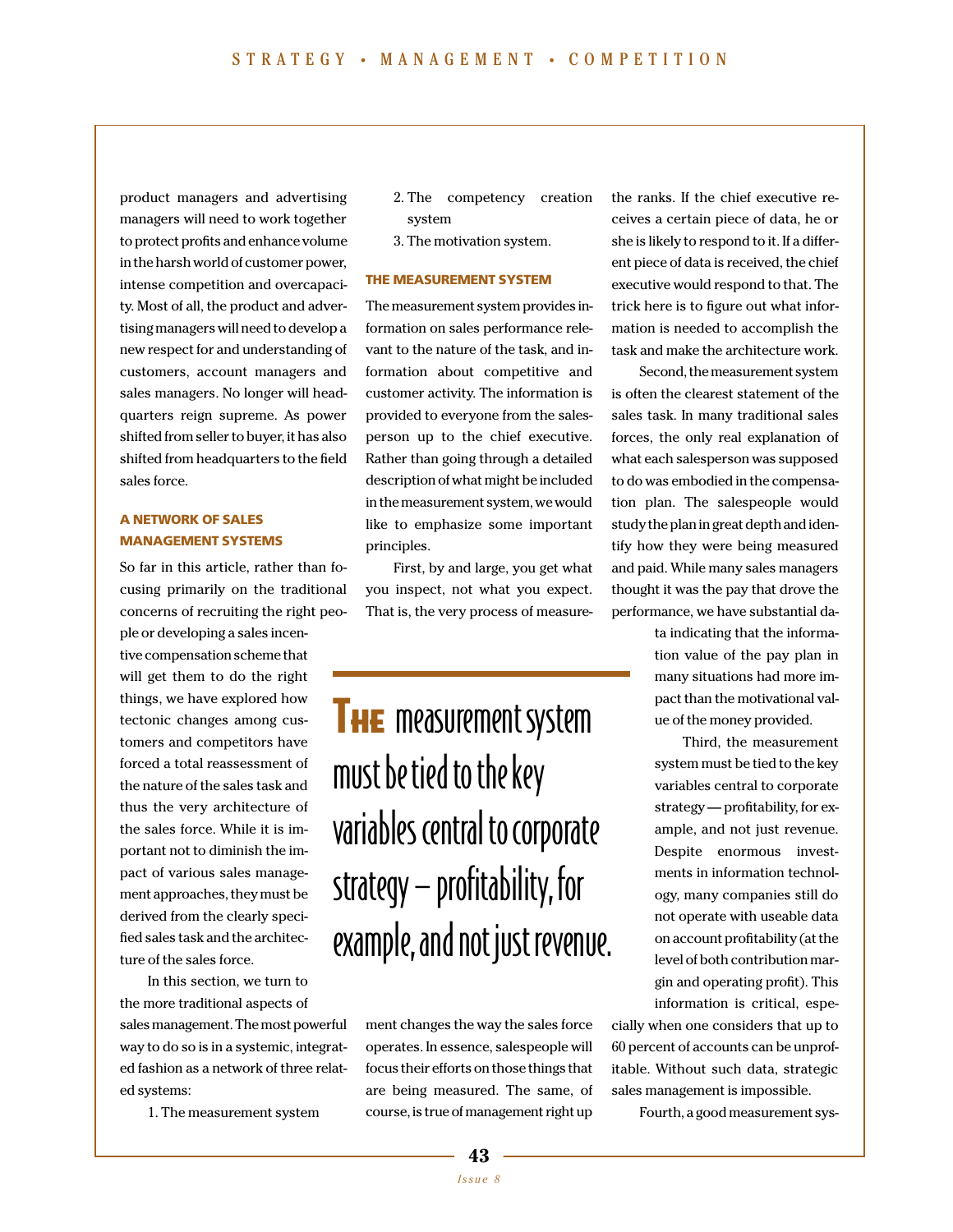tem looks both inside and outside the firm. The external view should have at least three components.

One is a strong relationship to the planning necessary for major accounts. Account planning is the part of the measurement system enabling the salespeople and their managers to learn what the accounts need and to develop a detailed program to meet

The second element of the external view concerns potential. All too many sales measurement systems focus on sales versus budget or sales versus last year. It is important to look at penetration by product/service, by account and by site. This is the only way to insure we are meeting broad market-share goals and we are allocating our sales and support re-

**RECRUITING** is only the first step in the competency creation system. The second is training... Salespeople need more than personal negotiation skills; they need business management skills.

> those needs. The account plan does not have to be lengthy, but it must be precise and accurate. Each plan must focus on the reason for the relationship with that account. And any good plan must have a detailed set of action steps specifying who will do what and when. This insures, for example, that top management's involvement with accounts is both effective and efficient. Each top manager visiting a major account knows her or his job and how accomplishing the job will be measured.

sources in accordance with the potential we want to tap. Information on total customer purchases is difficult to get, but it is an absolutely necessary part of the account planning and sales allocation processes. Clever application of analytical procedures such as ratios of sales to the number of customers or customer revenue, combined with thoughtful questioning by salespeople and sales management, can yield accurate information.

The final external perspective of the measurement system addresses the competition. Often, salespeople in the field know more about what is going on competitively than do high-level marketing executives back at headquarters. Data from each salesperson should be gathered and merged into important information patterns. While each salesperson sees only a piece of the picture — from a territory- and account-focused view, and with all kinds of biases — the constructed mosaic of

all the information provides a detailed and integrated perspective. We need to keep the richness of the salesperson/account/territory data but we also want to identify important trends and patterns.

Recent advances in computer power and mobility, combined with standardized software packages, offer enormous help in measuring the performance of the sales force and in allowing salespeople access to centralized data bases. The data should flow both ways. The systems provide inventory, delivery, engineering, promotional and other information to the sales forces. In return, the sales force provides detailed account and competitive information to a centralized data base.

# **THE COMPETENCY CREATION SYSTEM**

The second system in our sales management network is the competency creation system. Earlier in this article we stressed the importance of the field sales force and the complexity of its task. In the new world of sales, we need carefully chosen, well-trained salespeople, particularly to handle major accounts or, where necessary, a large variety of products, services, accounts and selling activities. One cannot afford, and one does not need, outstanding sales talent for simple tasks with little variety. But, for complex, multivaried tasks one needs absolutely outstanding people. An account that generates \$400 million in sales, a figure we increasingly encounter in both the industrial and commercial marketplaces, justifies a business manager capable of manag-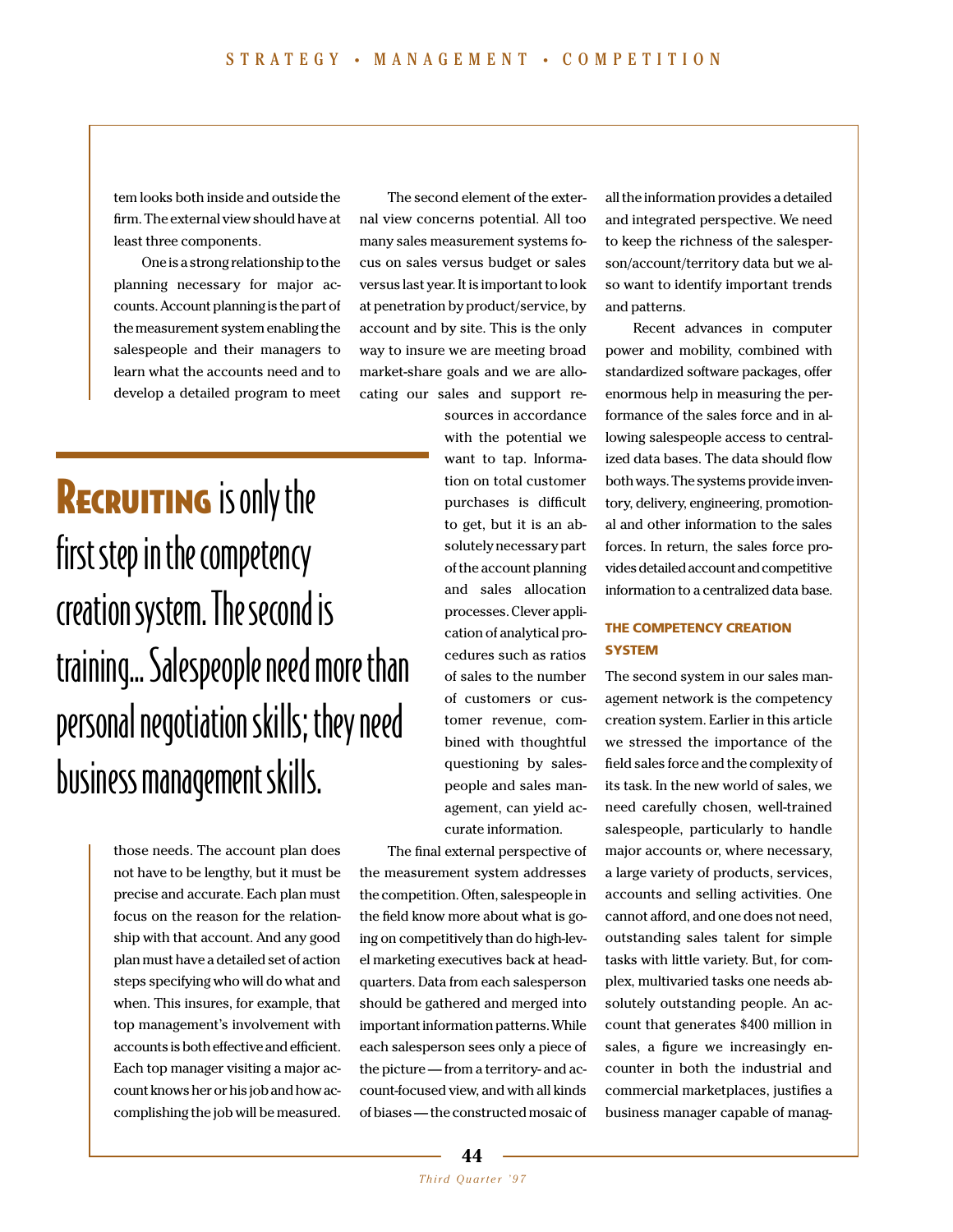ing a \$400 million business. Many companies labor carefully to choose country managers or product managers responsible for much lower volumes. But, when it comes to managing the major accounts, they use a retreaded Willy Loman. It won't work!

The competency creation system comprises three activities. The first is recruiting and selection. Research shows that salespeople need ego drive, empathy and ego toughness. But a major account manager also needs the ability to understand strategically the business he or she manages. It is very difficult to find major account managers or salespeople capable of dealing with a wide variety of products/services/accounts and activities. But recruiting is the critical first step. If you do not start with the right individual horsepower, no motivation scheme or measurement system around will turn the person into an outstanding performer.

Recruiting is indeed only the first step in the competency creation system. The second is training. The salesperson must understand the customers, products and services, not to mention the company. Beyond that, he or she must have a combination of selling skills, negotiation skills and business management skills. Often major account managers are involved in negotiations that balance sales volume and unit price. They need to understand the financial impact of various outcomes of those negotiations on their own company and their customer. They need more than personal negotiation skills; they need the business management skills.

Much of the training has to be centralized because that is more efficient, and because it increases comparability across salespeople, products and accounts. But centralized training is not enough. The new world of selling demands intensive one-onone coaching, the third competencycreation activity. Coaching enhances and complements centralized training. It insures that the skills learned in the classroom are applied in the field. It also enables the salesperson to hone more subtle skills that can be developed only through experience.

Most salespeople will require two or more weeks of training per year and significantly more for coaching. Because major account managers are often true business managers, they need a wide variety of time-consuming training — the more experiential, the better. It is not enough to be taught theoretical concepts such as return on investment. The application to the specific customer and business must be demonstrated and understood.

# **THE MOTIVATION SYSTEM**

The final part of our sales management network is the motivation system. This includes a wide variety of individual parts, such as incentive compensation, personal encouragement, contests and so forth. Their complexity has gone way up, particularly for the more demanding account management positions. It certainly is not enough just to pay a straight commission, for this assumes that because the salesperson sells more, he or she should be paid more, and that the hope for more pay will motivate

more work. Salespeople are often responsible for relationship maintenance, product mix management and pricing. The old compensation schemes that looked only at sales revenue are disasters when the other issues are raised.

It is important to understand the role of personal acknowledgment in the motivation system. Salespeople, including top account managers, have an enormous need for feedback. They want to know they are winners. The manager who can show appreciation and acknowledge success is an important part of the motivation system.

In many situations, the motivation issue transcends personal, oneto-one recognition. As we have noted, many account managers are responsible for revenues several times greater than those of many country managers. Yet a country manager will spend more time with and receive more direct attention from the chief executive and top management than the account manager of a mega-customer. This pattern no longer makes sense. A critical element of the motivation system in the new sales environment is greater recognition by and access to the top management group. Such increased access is critical for two reasons: 1) to better understand the company's strategic direction, and 2) to provide invaluable real-world input into the refinement or resetting of that direction.

In addition to recognition, sales task clarity is essential. Because a clear task is the most powerful motivator for a salesperson, more powerful even than personality or pay plan,